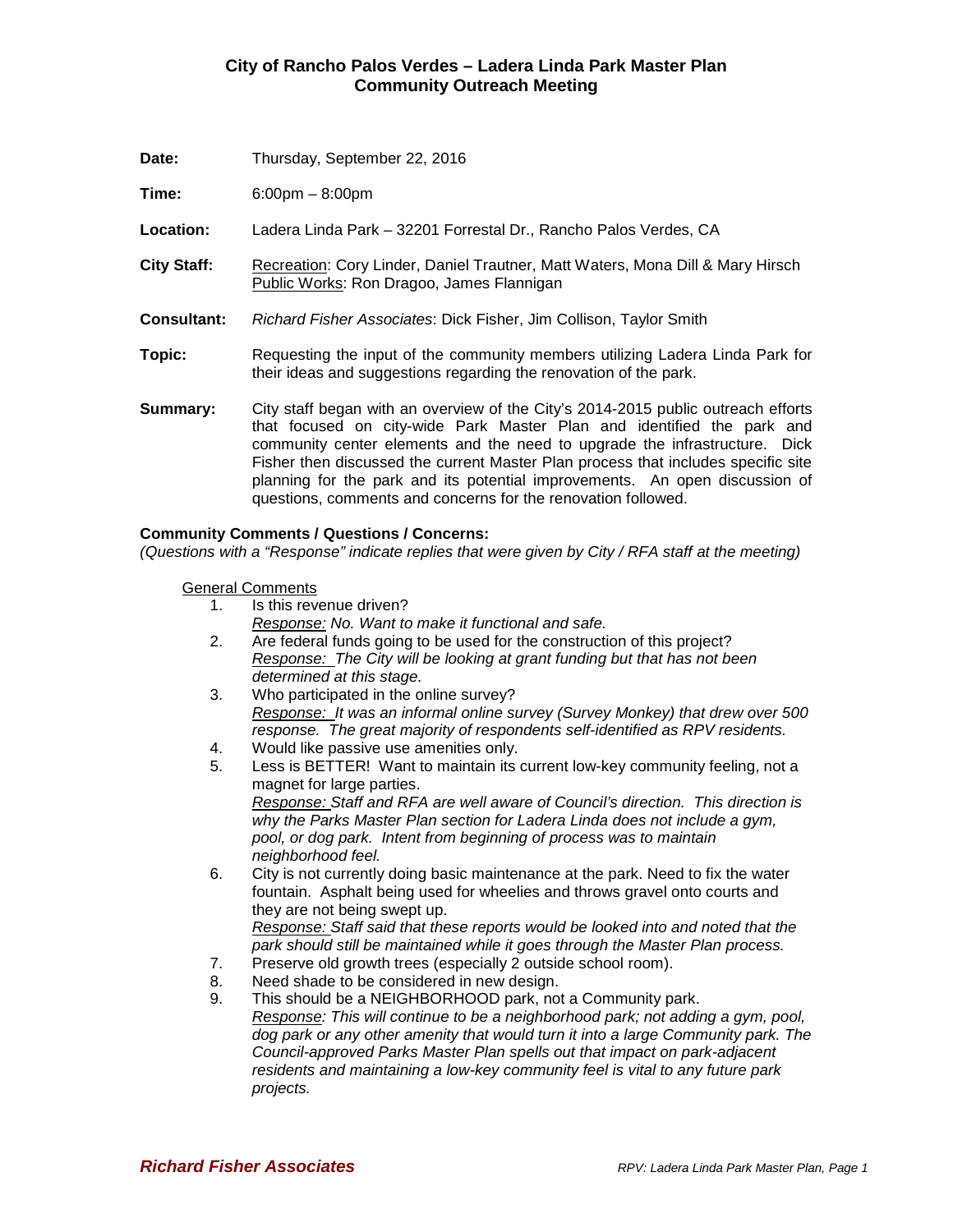- 10. Why is there not a committee that includes the HOA's or a charrette? Residents should have more say in the design process. *Response: Staff responded that significant outreach has been done including several workshops in 2014 and 2015. One of the challenges of a plan like this is taking input from meetings and summarizing the information into just two plans. There has been significant outreach efforts done already through the Parks Master Plan. The removal of several active elements is a reflection of the outreach effort.*
- 11. Just want a little private community park not more people, traffic and burglaries from outside. Don't make any changes to the park – we like it as it is
- 12. If you build it they will come. What is the community this building is intended to serve? Is there a large group in the City that is looking for a space and will come in and take care of their needs at City Hall.
- 13. If you don't spend the budgeted money for the new community center will that money be lost? *Response: No, there is no money currently budgeted for this project. A budget*
- *will be developed as part of the process. The only budgeted funds are for RFA.* 14. Can we save old growth trees?
	- *Response: Process is not at that stage but if they can be saved, they will be. RFA works with a professional arborist.*
- 15. Question about RFA's experience in park planning. *Response: Dick Fisher reviewed his extensive experience in park planning and design. Majority are in Southern California/Orange County*

#### Park Users

- 16. Can the City publish current use of the facility so that the residents can understand what is in use and what is needed? *Response: Yes, the City will post that info on its Ladera Linda Master Plan webpage in a timely fashion. RFA noted that architect will write up a program of existing usage on site as part of the design process.*
- 17. Consider existing use of upper fields by AYSO so as not to add users to the existing park. Area is already impacted and we don't want more programs scheduled here on the weekends. *Response: Staff is very aware of this issue and will work to avoid conflicts with large uses such as AYSO.*
- 18. Who are the "Stakeholders"? The Stakeholders are the residents not the users (YMCA, etc). Can the City publish a list of stakeholders? *Response: The City uses the term "Stakeholders" to identify the various groups that use the park and facility. We absolutely agree that the voice and opinions of residents and Ladera Linda neighbors are of primary importance in this process. Staff identified the "stakeholders" as PVPLC, LL HOA, Seaview HOA, PVPUSD, Docents, Instructors, Lomita Sheriff, Las Candalistas, YMCA, and Ladera Linda instructors. Reaching out to interested parties helps determine current use and identify issues and concerns.*
- 19. Are any weights placed on changing demographics over next 10 years? *Response: That's why the City and RFA are meeting with all the users so that it doesn't serve just one user group.*
- 20. Is this a neighborhood park for Ladera Linda or a community park for RPV that Mediterranea neighborhood can use? *Response: Using public funding so park is open to public and is used by many residents of RPV that do not live in the surrounding neighborhood. It is a hybrid of a neighborhood and a community park.*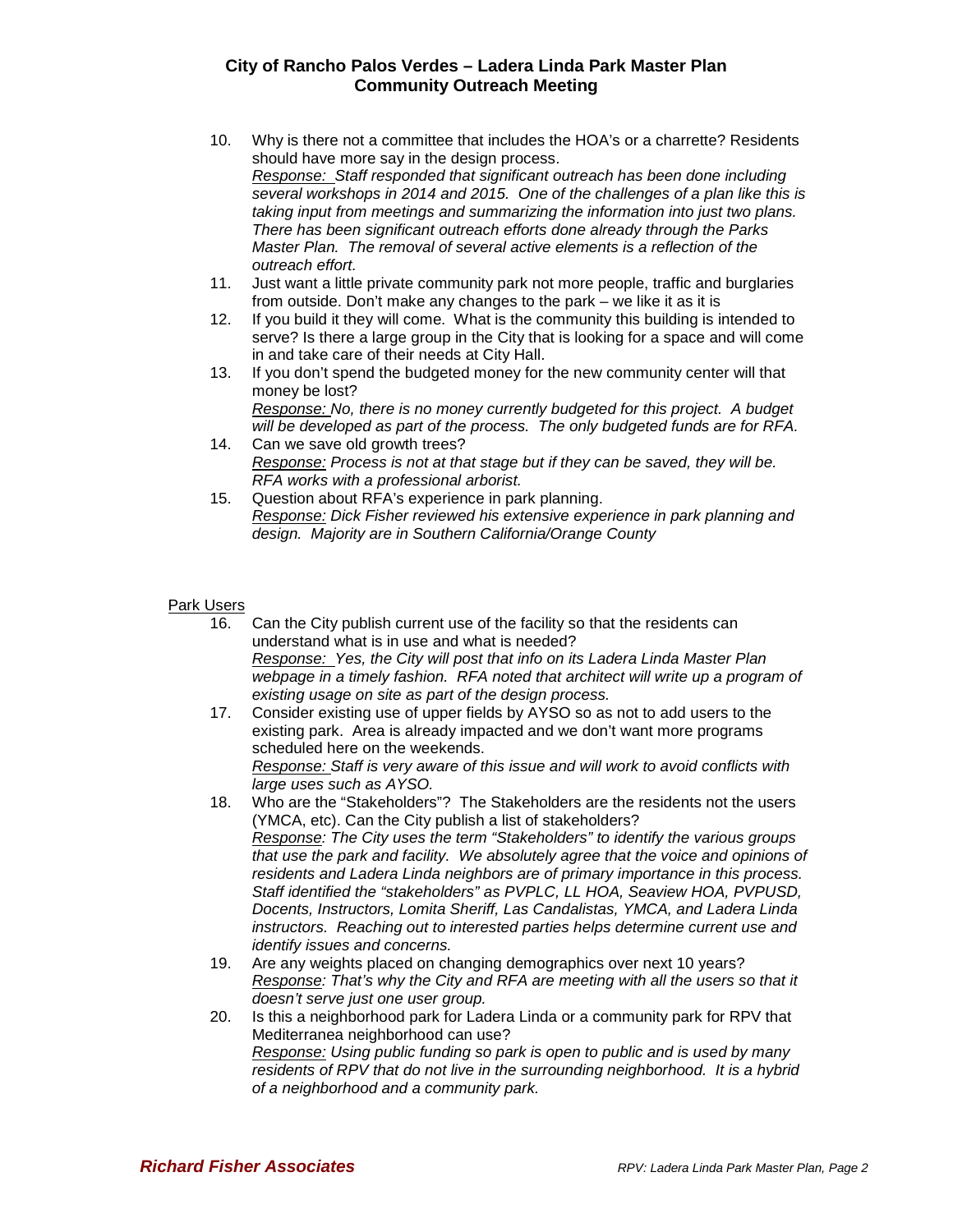- 21. "If you build it, they will come." Strongest feature of existing facility is that it doesn't accommodate large groups in one area.
- 22. No movie nights.
- 23. Social media (Santa Monica hiking club). Don't advertise free parking on City site!
- 24. Unauthorized use of facility (i.e. same group using open field for soccer and bringing their own goals; bicycle run; hiking groups, etc.) *Response: Staff is aware of these situations and is working to address them at all City parks. Staff discussed a new City special event policy and encouraged residents to report large-scale uses to City Staff.*
- 25. Address indirect users/unapproved use. *Response: Driven by social media. Staff is working on this, Residents encouraged to reach out to staff if they see inappropriate use.*
- 26. Need to consider implications of being next to preserve. Del Cerro Park wasn't envisioned to handle crowds currently using it thru social media. Need restriction in times for residents/non-residents?

Community Center / Nature Center

27. Who has use of community center? Who allows scheduling of bands and live music? What time can they use it until? Don't want users playing music late. Need set regulations for users to follow.

Response: *The community center is open to the public. There are restrictions on hours and music. Staff will work with community on allowable uses and policies.*

- 28. Do not want to attract graduation parties, weddings, etc. Want a subdued center. *Response: Intent is for future usage to mirror current usage.*
- 29. Will there be a separate facility just for the Nature Center? Just want a room not a huge building. *Response: Nature Center may give the impression of a very large building. Nature Room, similar in scope to the Discovery Room that has been at this site for decades, is more accurate,*
- 30. The artifacts in the Discovery Room and the Docent storage room are temperature sensitive. Need to preserve them throughout this renovation process. Will it be temperature controlled to preserve the artifacts? *Response: Staff is aware that the artifacts are fragile. Great care will be taken to ensure their safety and condition through this process. Staff will be meeting with the Docents to discuss this issue next week.*
- 31. Nature Center needs work area and storage.
- 32. Need lots of storage. Can we define who the storage is for and how much they will need? *Response: Storage is often not properly planned in park design. Want to plan for it in early stage. Current storage usage and potential future storage will be addressed and defined during the process.*
- 33. Can the City post online how much square footage is actually used/needed for the new facility?
- 34. Can City provide breakdown of disaster preparedness requirements? *Response: This can be discussed with the City's Emergency Prep staff person and the Red Cross. Rooms aren't used on a permanent basis but would be utilized by Red Cross in case of an emergency. LL is only emergency/evac center east of the landslide.*
- 35. Emergency Helicopter Pad Training needs to be considered as well. *Response: Not part of Master Plan Note: The Fire Department has used the upper fields (school district property) for fire-fighting exercises in the past.*
- 36. Concern about what the Red Cross' needs are *Response: Red Cross will bring supplies in and will not store onsite.*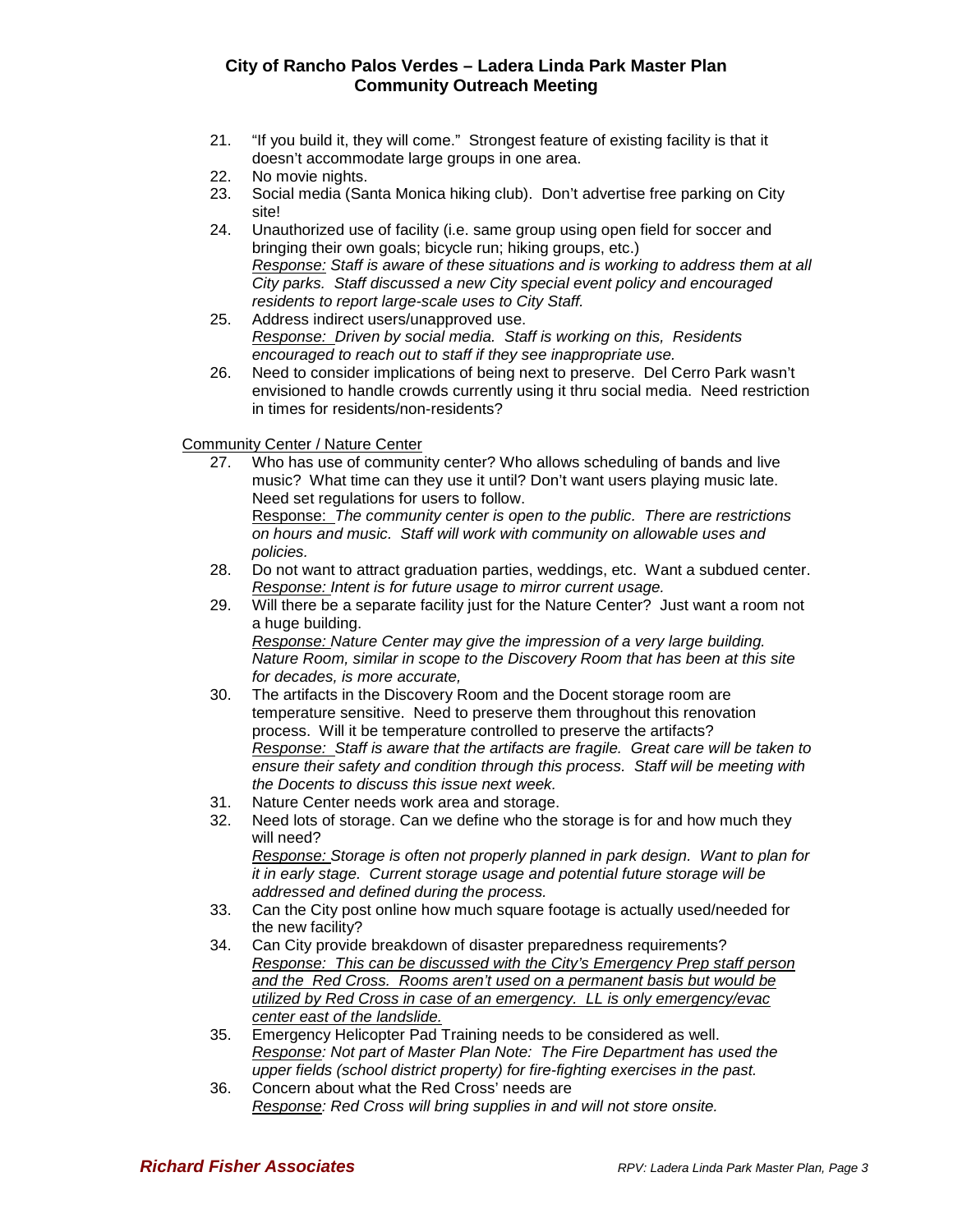- 37. We don't need ADA pathways from street. They can drive in! *Response: It is federally mandated to make the facility ADA accessible but not being funded by the federal government.*
- Traffic / Parking
	- 38. Traffic impact on Forrestal & emissions from soccer users needs to be considered. Will a new traffic study be done? An emissions study? *Response: Studies have been done, but Staff does not believe they included an emissions study-staff will look into.. A new traffic study will be done if necessary.*
	- 39. Traffic is extremely dangerous on weekends with AYSO & docent trail hikes. Lots of parking issues.
	- 40. Impact of social media on traffic and parking.
	- 41. Need a traffic light.
	- 42. Need 4-way stop at Pirate and make entrance at Pirate.
	- 43. Discussion of Del Cerro parking issues. Don't add too much parking. Need to put in parking restrictions here in park and on streets for CITY residents. *Response: These issues and ideas can be explored. The square footage of a building dictates the number of parking spaces. There will likely be more parking at the new facility. RFA noted that they are going to be conservative with parking.*
	- 44. Expand parking and make it environmental.
	- 45. Can you design entrances to the park that help slow down traffic?

Security / Safety

- 46. Want staff here on weekends for security and deterring users. *Response: Staff are on duty whenever the building is open, including during any events and rentals.*
- 47. Night time loitering drugs, alcohol, noise, etc.
- 48. Trash from outside users (empty water bottles from hikers & soccer users) left in front yards
- 49. Inappropriate to put in a sheriff sub-station. *Response: A small drop-in office for sheriff personnel is being considered, not a sub-station. There is currently a sheriff drop-in office on site at this time.*
- 50. Need more security (4) burglaries in past year.
- 51. Add cameras and security.
- 52. Concerns about recent crime and burglaries in area. *Response: Building would be constructed with security in mind. Having Sheriffs around and additional staff hours would also be a safety enhancement.*
- 53. Add lights on timer so safer at night.
- 54. ADA Access: *Response: RFA noted that Federal Govt. mandates that public facility must accommodate access from public right of way to front door. Handicap-accessible spaces will be provided adjacent to entrance.*
- 55. Remove upper gate. Do not like how the gate operates.

#### Next Steps

Dick Fisher discussed next steps. Review of current usage and proposed usage during information-gathering phase, followed by design process, creation of two design alternatives based on input, presented to Council for feedback. Based on feedback, plan will be refined, cost estimates created, and brought back to Council for approval. Six month process for Master Plan-completed in April 2016. Total pre-construction, demolition and construction timeline would be approximately 18 months to two years.

- 56. Request for additional public meeting.
- 57. Question about architect for project: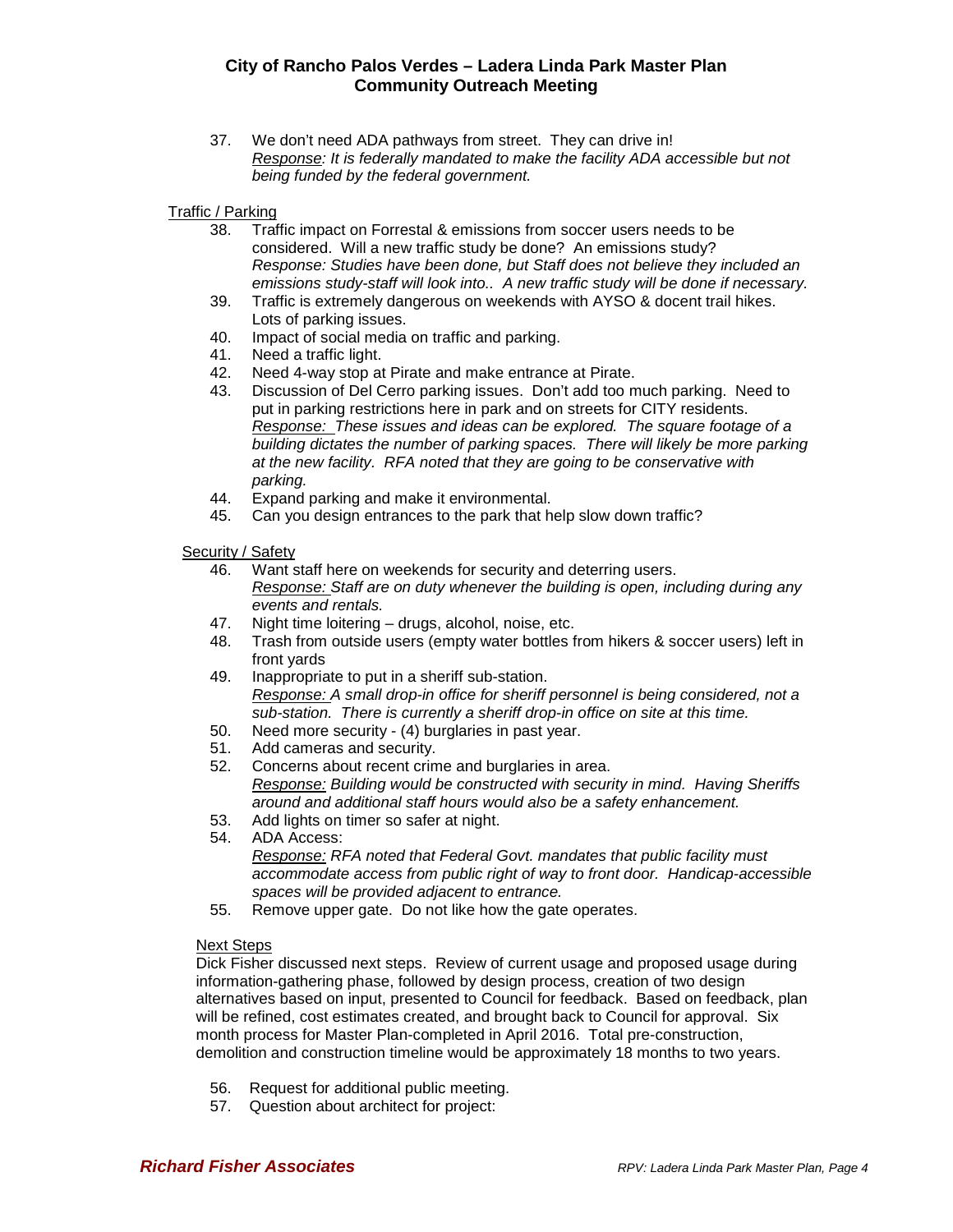*Response: Architect is Meyer and Associates who specialize in Recreation and Civic projects.*

#### **Additional Input provided by Comment Cards**

General Comments

- 58. Have RVP staff develop park policy strategy simultaneously so that the park reopens with set rules.
- 59. Develop a committee to keep in touch with the process.
- 60. Do not mention Ladera Linda on Facebook or other social media.
- Potential improvements are great. This keeps the theme of existing park a community. It has needed a remodel for a long time. It is used by local and other communities on a regular basis. I do not see any problems with the increased traffic or crimes. It appears that your proposal for the PUBLIC PARK meets the needs and desires of ALL neighboring residences. Unfortunately, some of these people are narrow minded.
- 62. Keep it simple keep it small.
- 63. Maintain the existing facilities while the process is going on.
- 64. We very much agree with "less is more". This should be for the surrounding neighborhoods – not drawing people and traffic from everywhere.
- 65. Do NOT overbuild this site to attract crowds please.
- 66. The community should be able to review the program BEFORE you move further into master plan design!

Park Amenities / Design

- 67. The concept of three-tiered cohesive park with ADA trails is a great concept. This will not only assist with ADA needs, but also with families with young children and strollers. I would encourage the plan, however, to keep in mind the privacy needs of the Seaview community below to ensure the proposal does not have easy sight lines into backyards (i.e, use hedges along the fence). This is particularly true of the proposed Community Center – it should be positioned to maintain privacy.
- 68. Upgrade the park/buildings but keep current amenities (basketball, volleyball/paddle tennis, etc) without adding any new amenities that may attract traffic and crime from outside (a 3-4 mile radius) areas. AYSO can't be controlled by City but there ARE adult games/leagues from outside area that are using open grass area. Do not want additional soccer fields added to park. No additional organized sports groups need to use the park.
- 69. I would encourage expansion/renovation of the two children playgrounds (including updated groundcover and shade sails). Shade is very important given skin cancer/sun allergy concerns. Have shaded seating area for parents/family members near the play equipment is similarly important.
- 70. Clear division between open space and community center.
- 71. Placement of the activities (basketball, volleyball, etc) kept to one area.
- 72. "I support the renovations that support neighborhood connectivity classrooms, a small track, stairways for exercise"
- 73. Check out the playground at Tongva Park in Santa Monica. It is very in tune with the natural elements with equipment that encourages open play among children.
- 74. The staircase to Dauntless needs some updating (including some possible downlighting for safety).
- 75. More tables and benches for picnics and connection.
- 76. Currently, there are perhaps only 2 or 3 picnic tables. Please do NOT add more. The surrounding community can go home for lunch. My observation at other parks is the picnicking increases trash and vermin. Adding more workers to deal with these things is NOT responsive to the taxpayer. NO BBQs!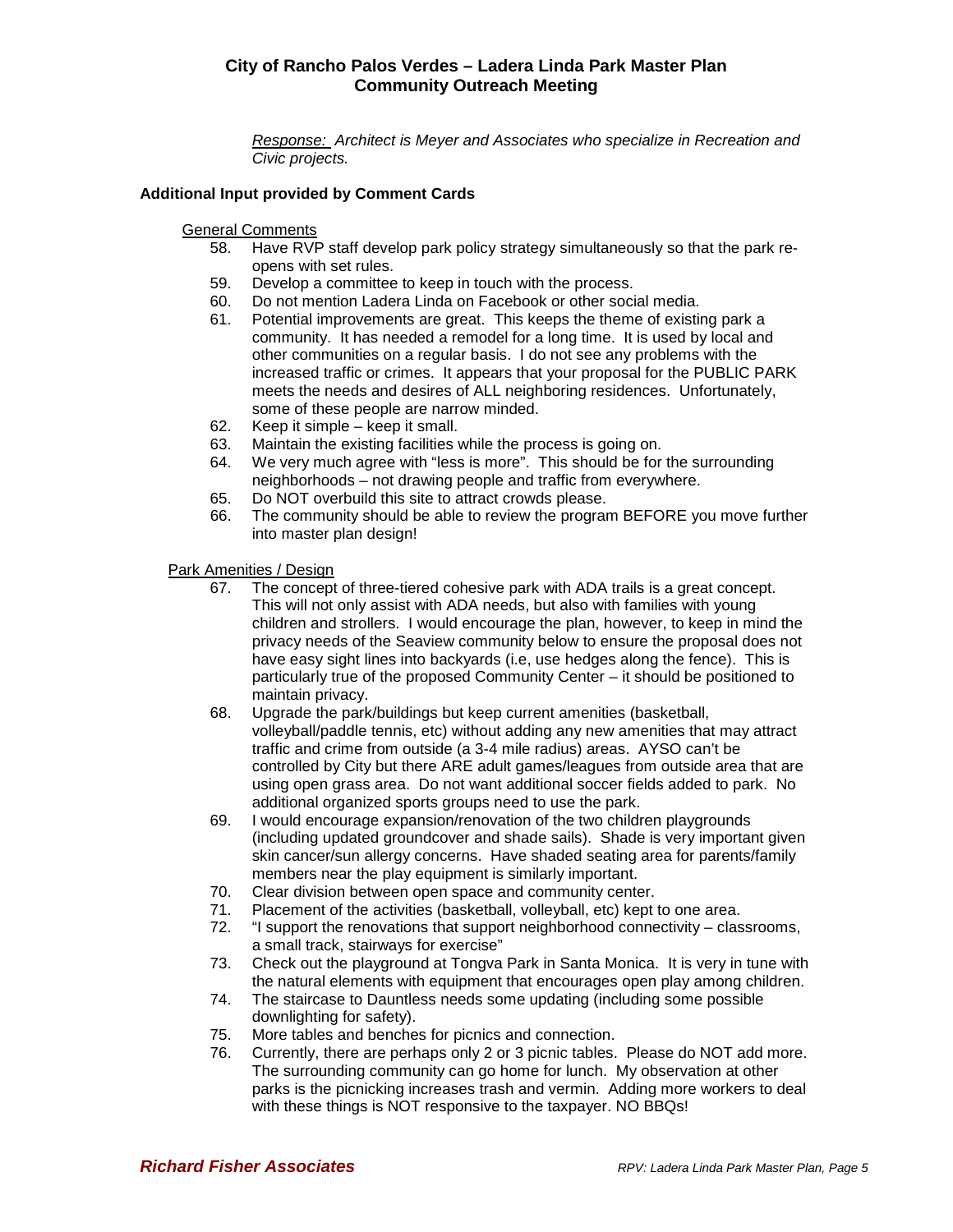- 77. Please trim current dead / dry foliage. Our concerns regarding fire is valid.
- 78. Because of geographical features in the area, please consider the impact noise would have on the neighborhood. In the past, there have been picnic groups using bullhorns and flag football teams whose coaches used shrill whistles which echo throughout the neighborhood because the cliffs act as an echo chamber. Such uses have been discontinued and, hopefully, will remain so.
- 79. Please do not move the entrance to where the Forrestal Dr. gate (west side) currently is.
- 80. Reduce building structures and improve hiking, walking and outdoor recreation, within reason.

Community Center / Nature Center

- 81. Please consider the nearest neighbors when placing buildings, outhouses, lighting in areas that would impact those of us directly across from the park on the eastside of Forrestal Dr. Thank you for considering the wishes of the neighborhood residents and for your hard work on our behalf!
- 82. We need more information about the current usage of this facility well in advance of specific floor plan being presented.
- 83. Before any plans are presented to City Council, there needs to be an additional opportunity for input from the community.
- 84. Build storage at PVIC (not containers)
- 85. As part of the Nature Center, please expand the butterfly garden that Leslie Williams started. It is wonderful!
- 86. We need a basic native plant garden for: 1) cording, 2) food, and 3) Native American uses for mulefat, elderberry-lemonade berry, toyon, etc. Use native plants for landscaping (white sage, other sages, buckwheat, lupine, poppies?).
- 87. Take pictures of what is in the Discovery Room to be able to reassemble the room, tables and displays. Teach about nature! The Discovery Room has displays of what you see on the trails – birds, native plants, reptiles, minerals, inspects, bird nests – who built them, movie on raptors, hummingbirds, peacock photos, fossils, Indian artifacts on how the Tongva lived.
- 88. We would like to see the Nature Center as part of the Community Center not a separate building.
- 89. We are really unclear as to the program of the Community Center. What activities are we trying to support – that should be part of the discussion. Do we really need 18,000 sf – that is a lot of square footage!
- 90. For the Community Center, I would encourage designing some special use rooms: 1) dance studio with proper flooring and mirrors; 2) activity rooms by age group (toddler, elementary, teenagers); and 3) quiet room for reading, homework and personal thought (if this room had a view that could be dramatic) – large comfortable seating would also add appeal to this room.

#### Traffic / Parking

- 91. Parking spaces need to be increased in park. Should be along the periphery, not inside the park area.
- 92. The high light car glare in the evening is very dangerous with Trumps exit, directly opposite the Forrestal exit in the evening. It calls for a light to help make a left or right turn. As more visitors come, we will have many more serious accidents in the evening. Cars arriving at Trumps exit drive up a long drive without any light along the drive. Most have their bright lights on when they arrive at the exit.
- 93. Please do a realistic traffic study on the weekends when soccer is in season and also weekdays after 4pm when there are soccer practices, kids and adults returning from school/work, and 8 am weekdays when lids/adults are leaving for school/work.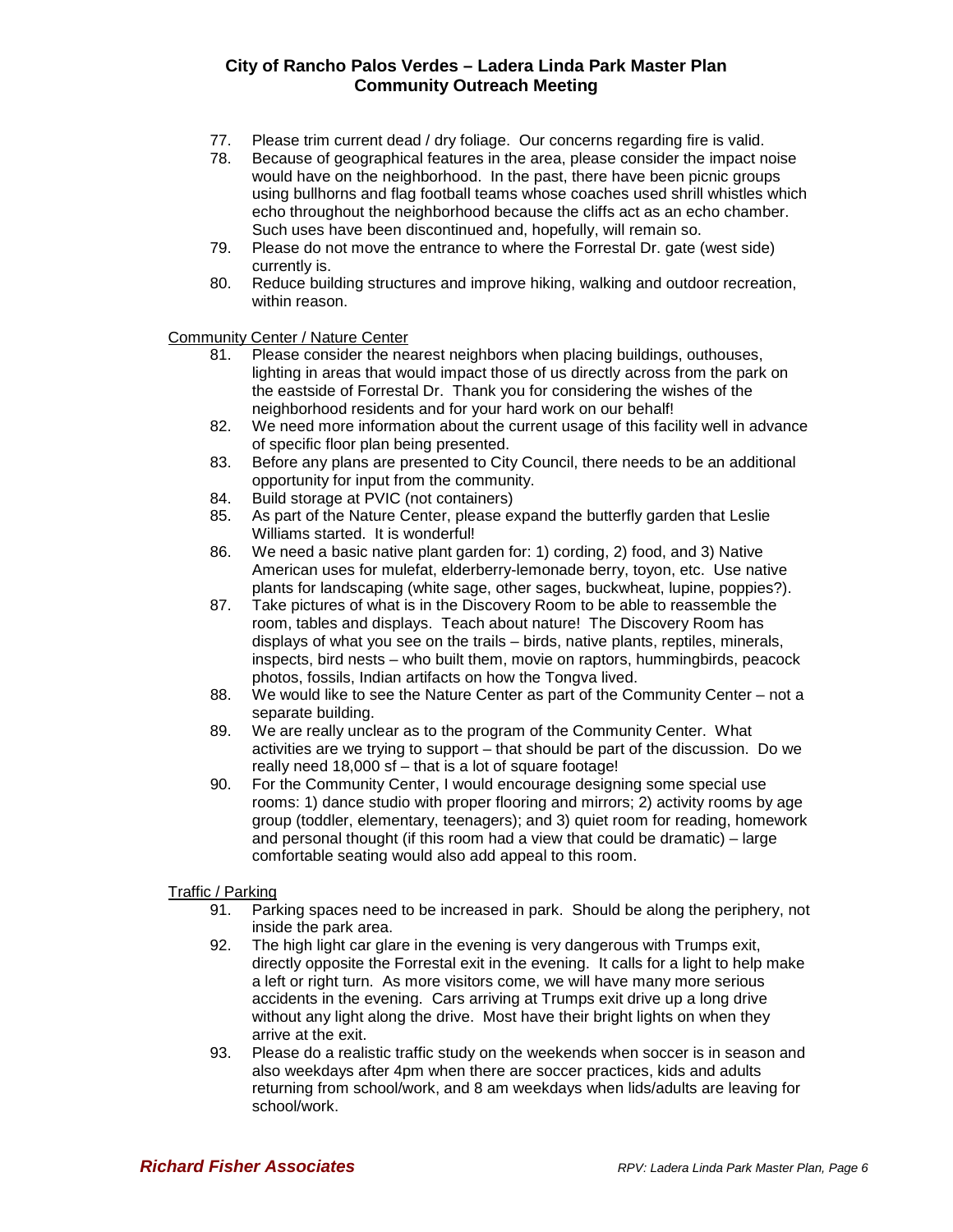94. Parking plans need to be carefully considered, especially due to proximity to preserve areas (we do not want another "Del Cerro parking fiasco" here).

# Security / Safety<br>95. Prov

- 95. Provide additional security for areas around the development to avoid burglaries and robberies that has happened since the soccer field has come into existence. My single street has had 4 home robberies in the last 2 years.
- 96. Better security & lighting.
- 97. Safety lighting, in general, needs updating.

#### **Additional Input provided by Emails**

98. I attended the meeting at the Ladera Linda Center, and respect the view of various Ladera Linda neighbors, but the views expressed in the meeting are not the only ones.

I wanted to express my support for the redevelopment of the property to include a modernized community center/nature center, with easier access and more useable open space. I have spoken to several other residents in the general area who agree with these thoughts and wanted me to speak on their behalf. I believe there are many more families like us, with small kids, who may not have been able to attend the community meetings but share our views.

Family Space. This area of RPV is in a state of transition. There are numerous residents who have lived in the area since it was originally developed (40 years plus). We respect these folks and their desire for peace and quiet, but there also are a growing number of people like us who have more recently moved into the area with children. We love the semi-rural feel of Rancho Palos Verdes, but do not believe that lower impact development means no development. The LL park should include areas for families to use and for kids to play. The current basketball courts are in disrepair and the park also could use a nice jungle gym. Despite the level of disrepair, we regularly use the Park to play ball and to ride around on scooters and the like. We hope the re-designed space includes these elements.

Neighborhood and Community Space. LL park is the only park in this part of RPV and it should be available as an area where members of the community gather. Not to be simplistic, but if you live across from a park, there is going to be some traffic and noise. I am not saying we should hold rock concerts every weekend, but there should be both outdoor and indoor spaces where people can gather together. These types of community spaces are important to foster and develop a sense of community, especially for those of us who are relatively recent arrivals. When I heard people shout down the idea of holding a movie night, it really bothered me. Again, I am not suggesting that we build a movie theatre or have nightly or even weekly movie nights, but we have a couple of movie nights per year at Mira Catalina School and they are a wonderful way for people to meet each other and socialize. This creates community. Why can't we have a couple of movie nights, or something like a meteor shower or astronomy night? Reasonable restrictions on noise easily could be enforced.

Ample Parking. We live up in Mediterranea, which used to be directly connected to Ladera Linda but now is accessible only by driving down the switch-backs and around to the park. There is a need for significant parking which is better organized and easier to access. This doesn't mean we are asking for a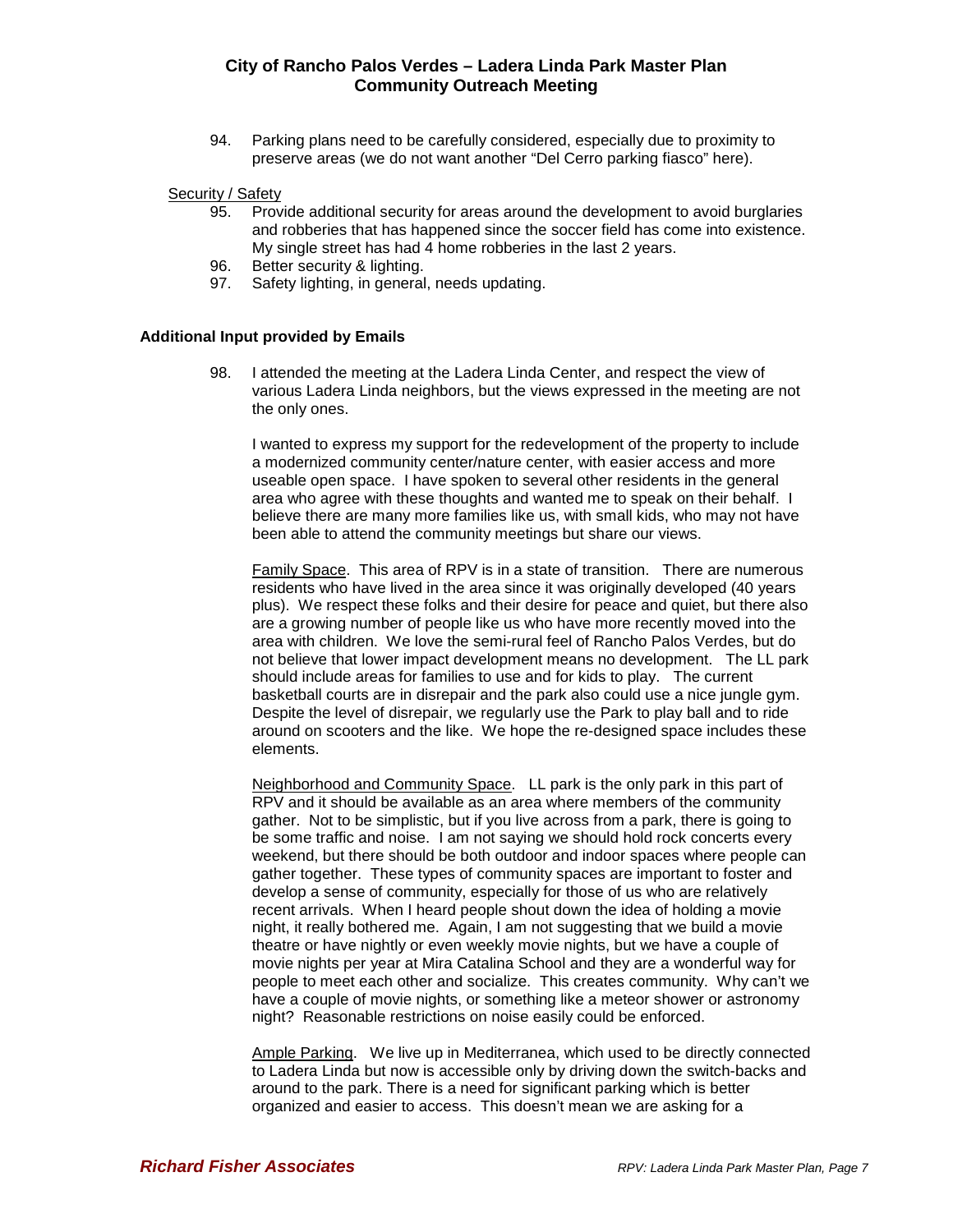Disneyland size parking lot, but we are asking for reasonable access for people who live outside of the Ladera Linda neighborhood. I actually think some of the apparent overflow into the Ladera Linda neighborhood could be alleviated if there was more and improved parking at the Park, which would be visible as you drive in.

More Usable Space. The current multi-level and disconnected property simply is not usable. While I am not in favor of cutting down all the trees and grading the entire site, it would be wonderful to better connect the spaces in a more logical and usable manner. Improving views (and security) would be an added benefit.

Community Center and Nature Center / Museum. We strongly support having indoor spaces which could be used for a variety of purposes, including at least one room with a significant capacity (perhaps one large room which could be divided using a movable partition most of time). We also support a high-quality museum or nature center, housed in up to date structures which reflect the surrounding area. Striking a reasonable balance between a huge attraction catering to outsiders, and a high-quality lower impact set of structures, should not be that difficult. As discussed at the meeting, the current structures are in disrepair and were designed as a school. A single structure with different areas, or a small number of separate structures, might actually cover a total area smaller than the current structures with the ill-suited space between them. I personally was very interested in making sure the historical society has storage space and hope they also could have some display space to share their wonderful collections with our kids.

Use By Other Groups Like YMCA. We feel that the YMCA and similar groups (including the folks who host the yoga and other community classes) are "stakeholders." As parents with 3 boys, we have been members of the YMCA, AYSO, and also are becoming involved with scouting. These organizations represent those of us with kids who use and would use the LL park. They are not "outsiders." Several of us either have taken yoga classes or plan to. Having space for low-cost or free classes is important. There simply is no other such space on this side of the hill.

Balance Already Struck. In my review of other options, I personally would support the development of a community pool and recreation center. We don't have a private pool, and there is no community pool or community recreation center in the area. We do appreciate, however, that a number of LL neighborhood residents are concerned about these higher density uses and the City has struck a balance by deciding against them. Now that a balance has been struck, it seems certain LL residents want to renegotiate that balance and push back even further. They ae entitled to their opinion, but we are entitled to ours. Please work with all of us to continue to strike the right balance. I personally expect to live here for another 30-40 years and hope the re-designed LL Park serves all of us for many, many years.

Maintenance in the Meantime. I think everyone agrees that RPV needs to step up its investment in maintenance and security during the transitional period. Sinking money into repairing the structures seems a waste, but proper sanitation and refuse collection, as well as maintenance and security, all are important concerns. We can't let things get worse while we wait for the planning and construction to be completed.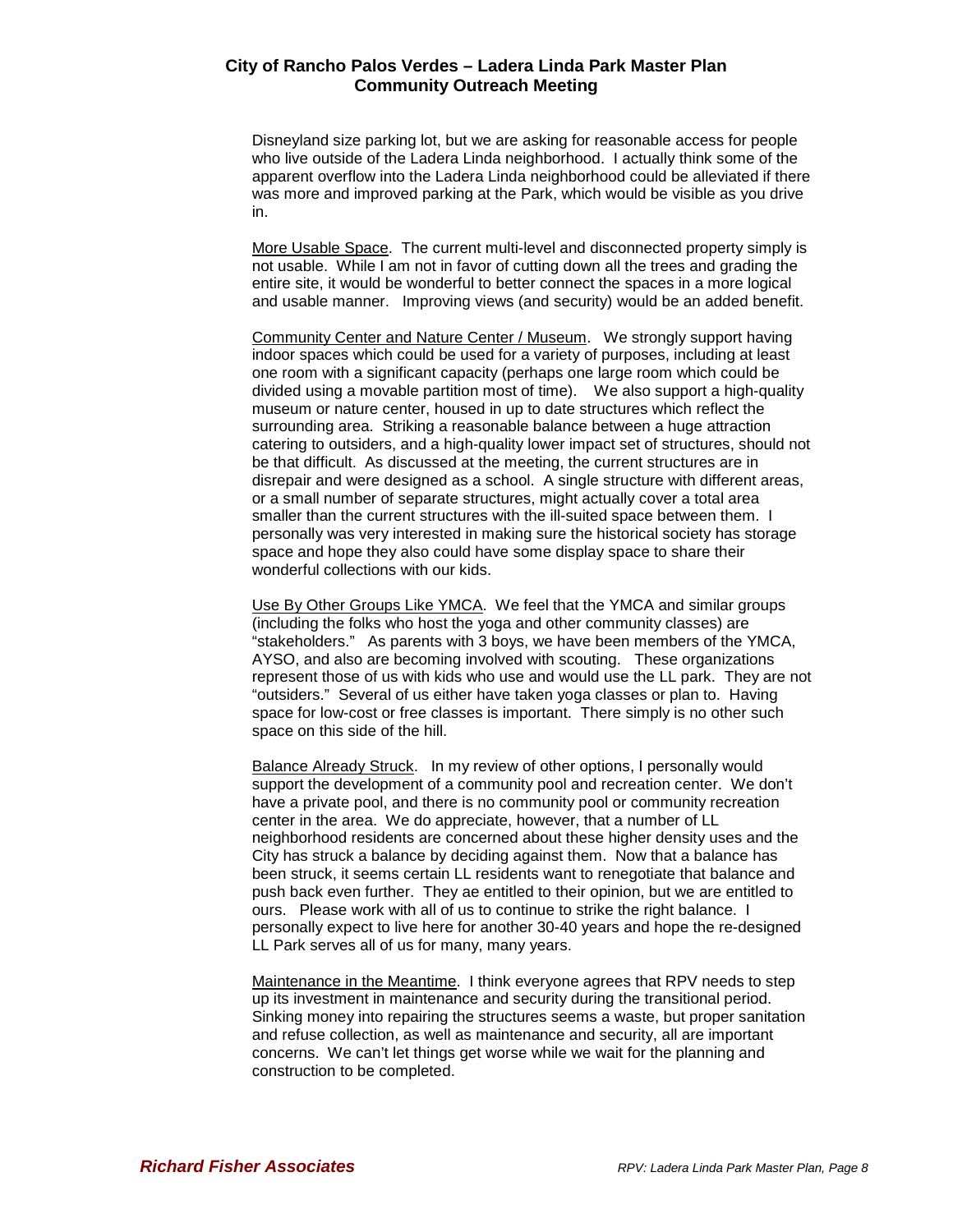Thank you for your consideration of our opinion. If necessary, I could obtain signatures from a significant number of other folks who support the same basic approach.

- 99. I was just given a brief summary on tonight's meeting by my husband. I was extremely surprised to hear that you are giving "stakeholders" input on Ladera Linda Park's Master Plan. The YMCA, the PVPUSD, nor any LL Community Center Instructors (to name a few), should not have any say on what goes on here. They have no stake in our community they come work then leave. We, the LL residents should be the only ones you should be seeking input from, we live here and will have to put up with the increased traffic, parking issues, and noise impacts on a daily basis (something we already deal with, but will increase). That being said I hope that you give the residents that live in LL the highest weight in making decisions.
- 100. Primary input should come from the 4 local HOAs. Any input from groups who rent the facilities (YMCA, classroom instructors, etc.) should carry very low weight. The goal of this facility should not be to generate income from renting it out. Clearly defined rules about rental of the property should be spelled out in writing and agreed upon by the city council, with resident input in the form of a public hearing, BEFORE any finalization of plans for a community center.

I am hoping in any proposal, clear definition, consideration, and solid solutions to parking will be considered, taking into account:

- a. Proximity to the reserves and hiking trails
- b. Spillover parking into residential areas

Any staff report to the city council should devote a section to this topic. It is a big concern for residents.

I have suggested in the past that Pirate, Phantom, and Sea Raven should be considered for "parking by permit only" restrictions, and that perhaps parking along Forrestal be limited to one side only (and perhaps have time limits on it, say 2 hours maximum). I think this discussion should be occurring now, regardless of any longer term project earmarked for the community center and park. My views and ideas for a solution may not be exactly the same as other Ladera Linda residents, but I think the majority of residents feel something needs to be done to improve the current situation.

I am not against the general public utilizing our beautiful parks and hiking trails – after all, these are public areas. I do not think, however, that the city has any obligation to provide unlimited, or even large amounts, of parking, nor encourage use of these areas thru social media. It's time to get this situation under control, and also develop some very good plans for the future community center.

Any areas designated for storage need to be clearly identified (for whom, for what purpose), and, should be maintained as storage areas. Any change in usage in the future should be decided by the City Council in a duly noticed public hearing.

As discussed, I am looking forward to some specific detail about current usage of the facilities, including days, times, what groups, and amount of square feet, whether these groups pay rent or not, etc. It is very important that the 4 local HOAs and residents know exactly what the current usage is. This critical information will help the HOAs render informed feedback. I believe ultimately this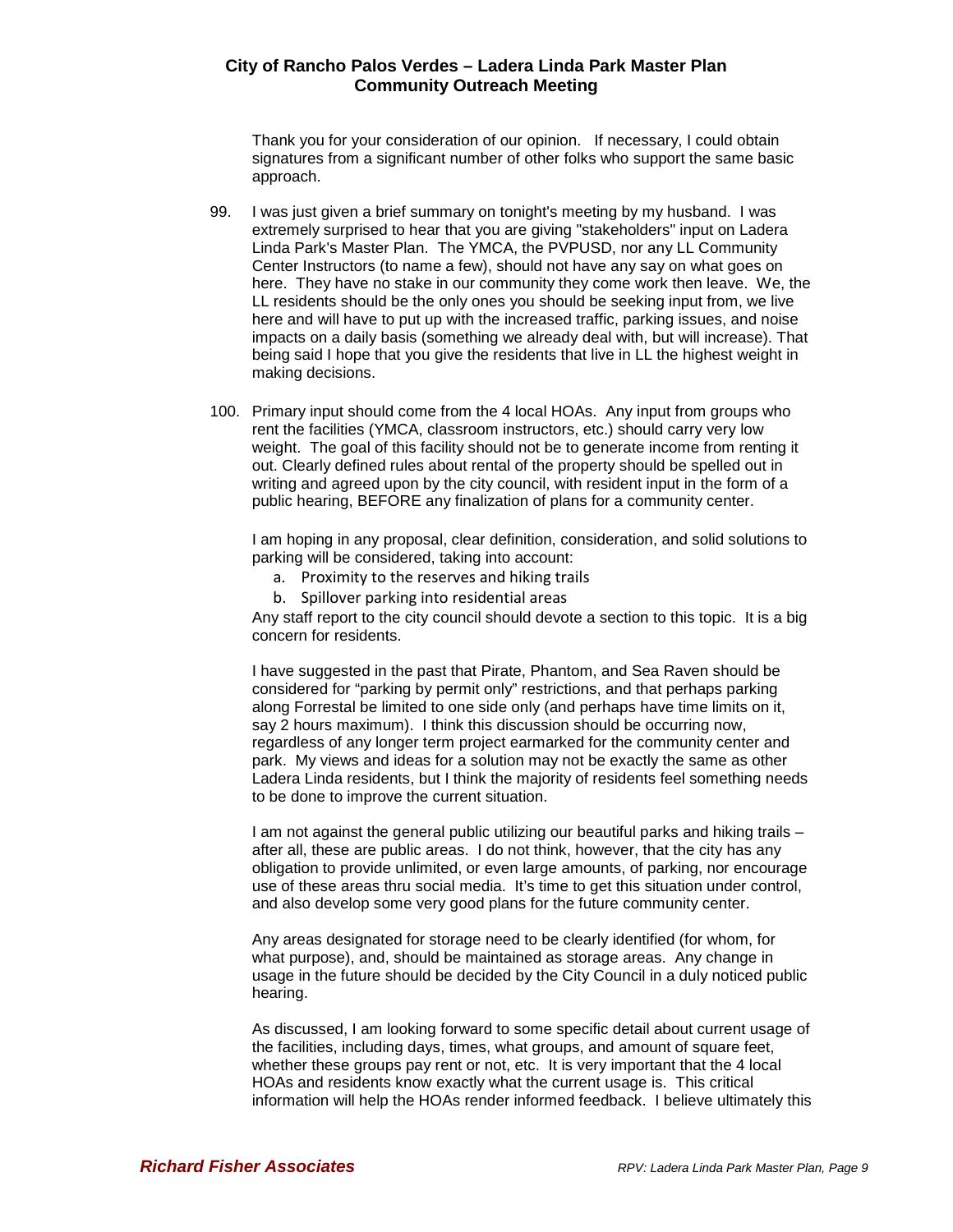will also be very important information to include in a staff report going to the City Council, when it gets to that stage.

There seemed to be some eagerness on the part of the Parks Department to move relatively quickly on this project….conceptual work completed by next spring and "ribbon cutting" in about 2 years. I say there is no need to rush….if it takes a few months longer, with some additional community meetings showing interim or preliminary concepts and thinking, then it is worth it. Going to the City Council with no additional community meetings is, in my mind, a recipe for a disastrous and contentious City Council meeting.

Speaking of ribbon cutting, when we get to that point, please, please, please don't have some big deal event with food trucks, beer and wine garden, social media publications, etc. etc. The residents do NOT want that! Keep everything low key, including the opening of the park. If, after a couple of years of construction the park gate simply starts getting unlocked for usage with no announcement at all, I would be completely happy with that. Believe me, local residents will know about it without the city saying a word….

101. Attached [below] is a good example of a large, organized group that came and completely filled the LL Community Center Parking lot this morning [Friday, September, 23, 2016] at 7:15 a.m. (and parked a fair way down Forrestal). I estimated 50-60 hikers when they finally all assembled and headed out, and it's not even Saturday morning! I think it will be extremely important for you, working with the consultant, to come up with good, creative solutions to ensure parking at any new facility is reserved for actual users of the facility, not for large groups going on hikes in the preserve. I also trust that, in this process, you will be thinking about solutions to overflow parking onto Forrestal and onto Pirate, Phantom, and Sea Raven Drives.



102. Hi Matt. I was at the mtg. on Thurs. also. Thank you (and Cory) for being so gracious acting as human punching bags for the various gripes. The new community center is shaping up to be a VERY contentious project with some in the neighborhood pushing for a refurbishment of the current center instead of a replacement (I'm not in that group). As you saw from the turnout, there's a LOT of concern about the project.

[Comment #92 above] is absolutely right about the parking. The immediate and intuitive thought is to provide enough parking for the largest gatherings/events, but this is exactly what we don't want. I'm currently involved in a large project for the County (replacement of Men's Central Jail) and parking (4000-5000 spaces) is a costly and problematic issue. There is a philosophy that says limiting or reducing parking capacity forces car pooling, public tranportation etc. Basically, if you build it, ....you know the rest.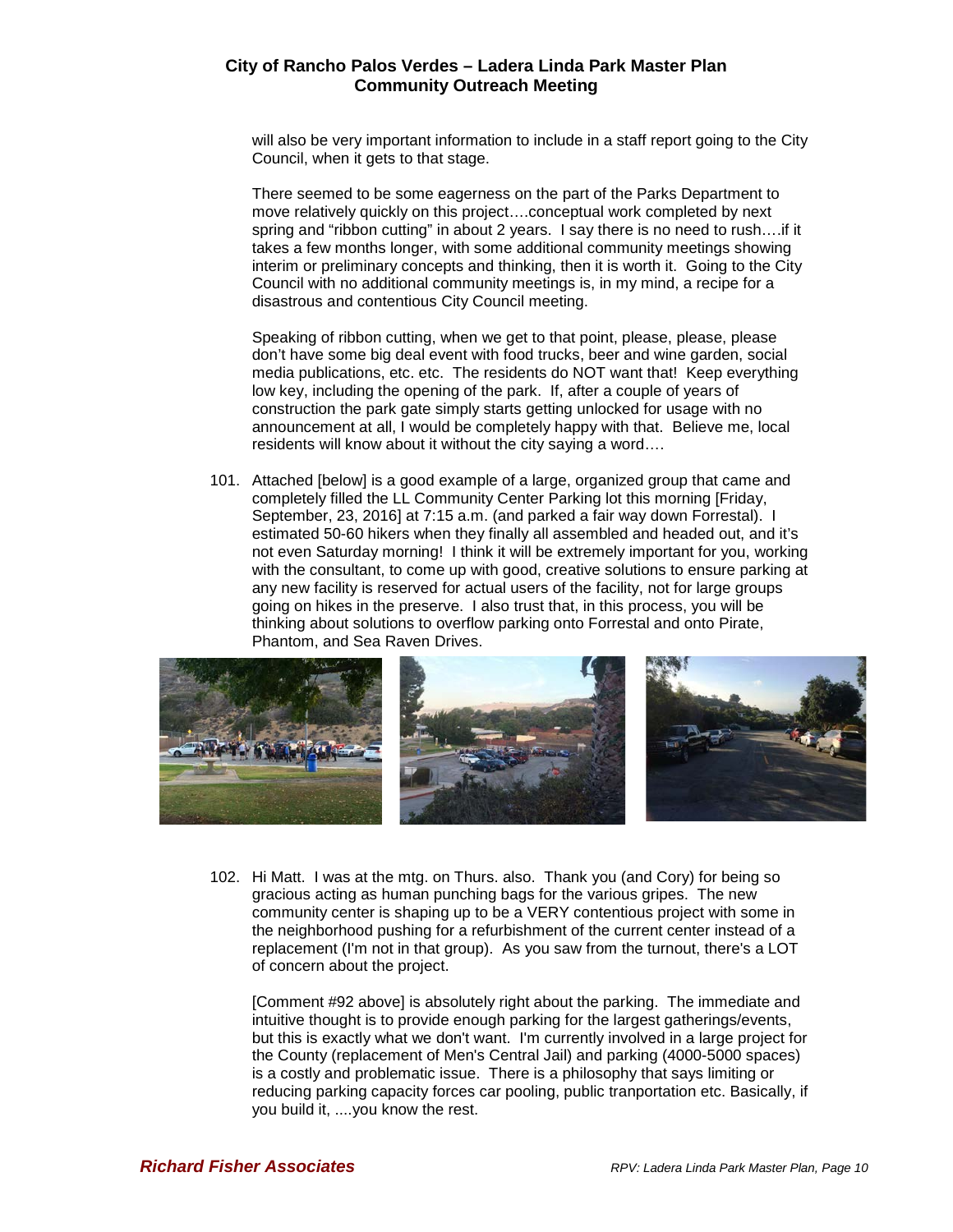I would suggest REDUCING the square footage of the new center (achieved, in part, through multi-purpose spaces) if that is the driving force behind the required number of parking spots. If the number is 18,000 sq. ft. (as I think I heard), it's WAY to big. We should be looking at 10,000 or smaller, instead. The current center is seldom used and then, only a small portion at a time. There should not be an INCREASE in the current number of parking spots. If you increase the number, you will increase the number of people visiting....period.

Using [Comment #92 above]'s suggestions to deal with the overflow into Ladera Linda and on Forrestal, we could restrict parking there also. Parking here IS the limiting factor and should remain so.

Like our National Parks, which are currently experiencing an increasing crush of visitors, the Ladera Linda area is being "loved" to death. Trails are overrun, there's increasing trash and crime and our neighborhood is bearing the brunt of it.

103. I moved to RPV with my family about 4 years ago. We have a daughter who just turned 5 and the LL park has been her favorite park for the past 4 years. We go there at least once a week. More during the summer holiday.

We live on Coolheights Dr, above LL, about 20mn walk from the park. We try to walk there as much as possible, through one of the trails that arrives just across the entrance of the center. The playgrounds (and the grounds in general) are usually mostly empty. On Saturday afternoon, there is usually one or two other families in the area.

Most of the families we know in RPV have children and moved to RPV to raise them. I understand and truly appreciate the community the first homeowners built here. We love our peaceful, safe and beautiful neighborhoods.

But I also think the city needs to look ahead and start building for the future and for all the kids (and their parents) who will be using these facilities for the next 20 years. LL is a great asset, and could be a much better park. It should be used by a lot more people than 2-3 kids on a Saturday afternoon.

I'm 100% in favor of enhancing the views at the park and removing the 3 layers to make it a larger single space. I would love for this space to be a place where both kids and elders feel at home, and where all neighbors meet regularly (the Easter party there is nice but could be so much better).

I am, with a lot of parents we talked to, a silent minority in the community. We all moved their very recently. We all plan to stay here for probably the rest of our lives, yet we do not want to impose our views to people who were here long before us and have done an unbelievable job at building this amazing city.

But I do hope that we could all look ahead and try to bridge the gap between those who don't want anything to change (or are afraid of what could happen), and those who want to improve our city to make it even better without compromising any of the values we all love.

**Prepared By:** Richard Fisher Associates